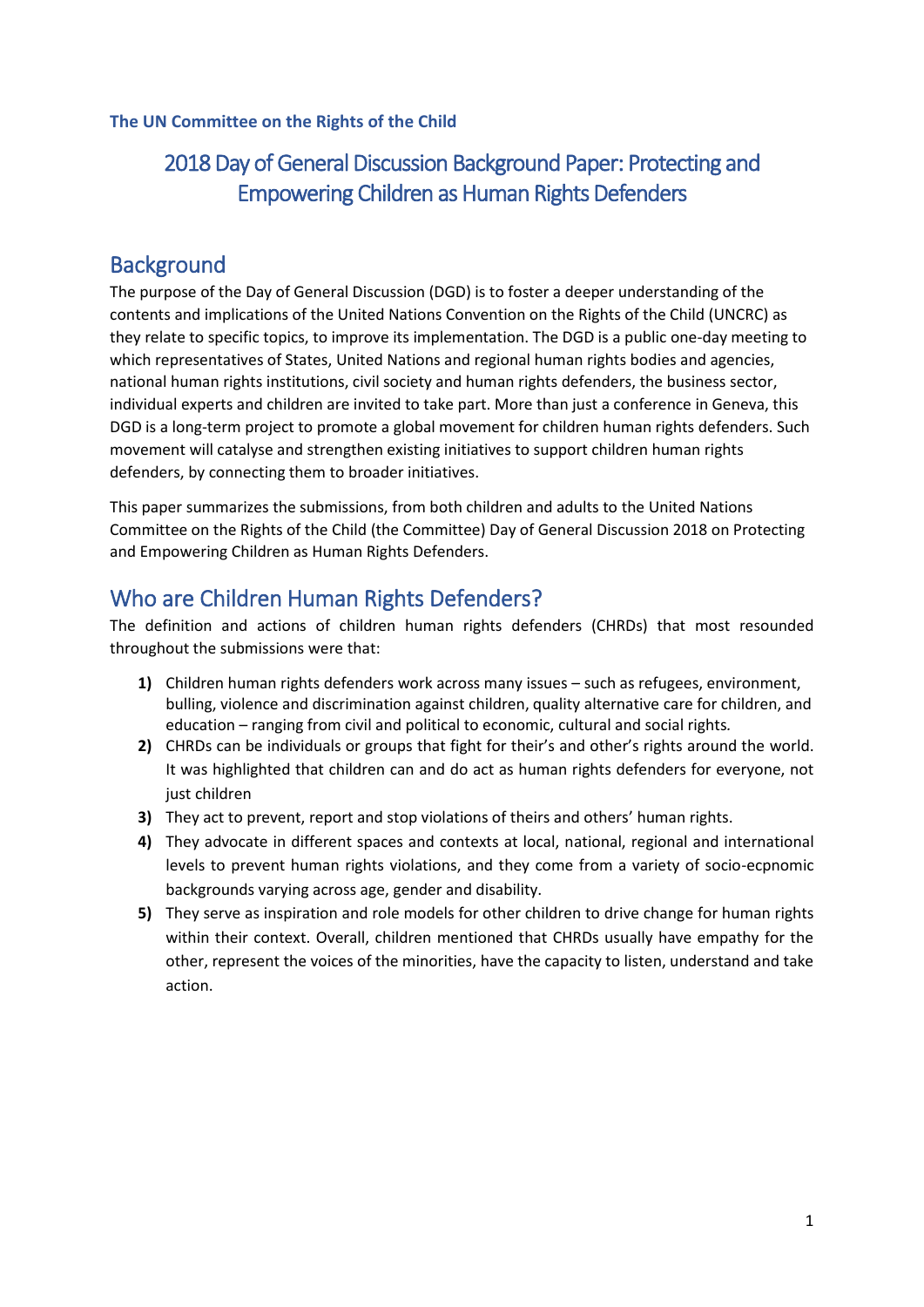### Existing legislation protecting children human rights defenders

### International Standards

Children's ability to be active human rights defenders depends on the extent to which their rights to take civic action are realized. In the UNCRC is their right to be heard (Article 12), their right to

*"Empowering children to be human rights defenders means inspiring and motivating them to uphold human rights. Becoming a human rights defender should not be forced on them but should be a personal choice." - Submission of CRC Asia*

freedom of expression and their right to access information (Articles 13 and 17) as well as their rights to freedom of association and peaceful assembly (Article 15).

States' obligations to protect and promote human rights defenders, including children, when they are in danger by virtue of their activities has been recognized at the global level in the **United Nations Declaration on Human Rights Defenders** and at the regional level, for example, within the inter-American system by both the **Inter-American Commission on Human Rights** (IACHR) and the **Inter-American Court of Human Rights** (IAC).

Some groups of children, such as children with disabilities who act as human rights defenders have specific dispositions that ensure the respect to their views.<sup>1</sup> Article 7 of the Convention on the Rights of

Persons with Disabilities (CRPD) calls upon states to guarantee the rights of children with disabilities, respect their views according to their age and maturity, and to be sensitive towards the issues of gender. 2

### National Legislation

Some submissions provide practical examples of legislation protecting children human rights Defenders. For example, in Sierra Leone, the Child Rights Act has specific provisions on children's membership on community and national child protection and welfare mechanisms, such as Child Welfare Committees and the National Commission for Children.

In Bolivia, the Child and Adolescent Code, aims to recognize, develop and regulate the exercise of the rights of children by implementing a Comprehensive Plurinational System for the Girl, Boy and Adolescent, for the guarantee of their rights through the co-responsibility of the State at all levels, the family and society.<sup>3</sup> In Wales, Section 5 of the Rights of Children and Young Persons Measure 2011 requires that '*Welsh Ministers must take such steps as are appropriate to promote knowledge and understanding amongst the public (including children) of the Convention and the Protocols'.<sup>4</sup>*

Despite the existence of good practices there are many challenges that need to be overcome when it comes to national legislation on the empowerment and protection of children human rights defenders. Many countries have not yet institutionalised mechanisms to facilitate children's engagement with local and national decision makers of laws and policies and processes, lacking to put in place laws that ensures children's rights to take civic action, including the rights to freedom of expression, association and peaceful assembly.<sup>5</sup> This includes removing legal and administrative obstacles for children to establish their own organization.

1

<sup>1</sup> Submission of International Disability Alliance

<sup>&</sup>lt;sup>2</sup> Submission of International Disability Alliance

<sup>3</sup> Submission of the Plurinational Government of Bolivia.

<sup>4</sup> Girls Advocacy Alliance (Sierra Leone), the Children and Young People's Commissioner Scotland, Northern Ireland Commissioner for Children and Young People, Children in Wales and Young Wales

<sup>5</sup> Submission of Save the Children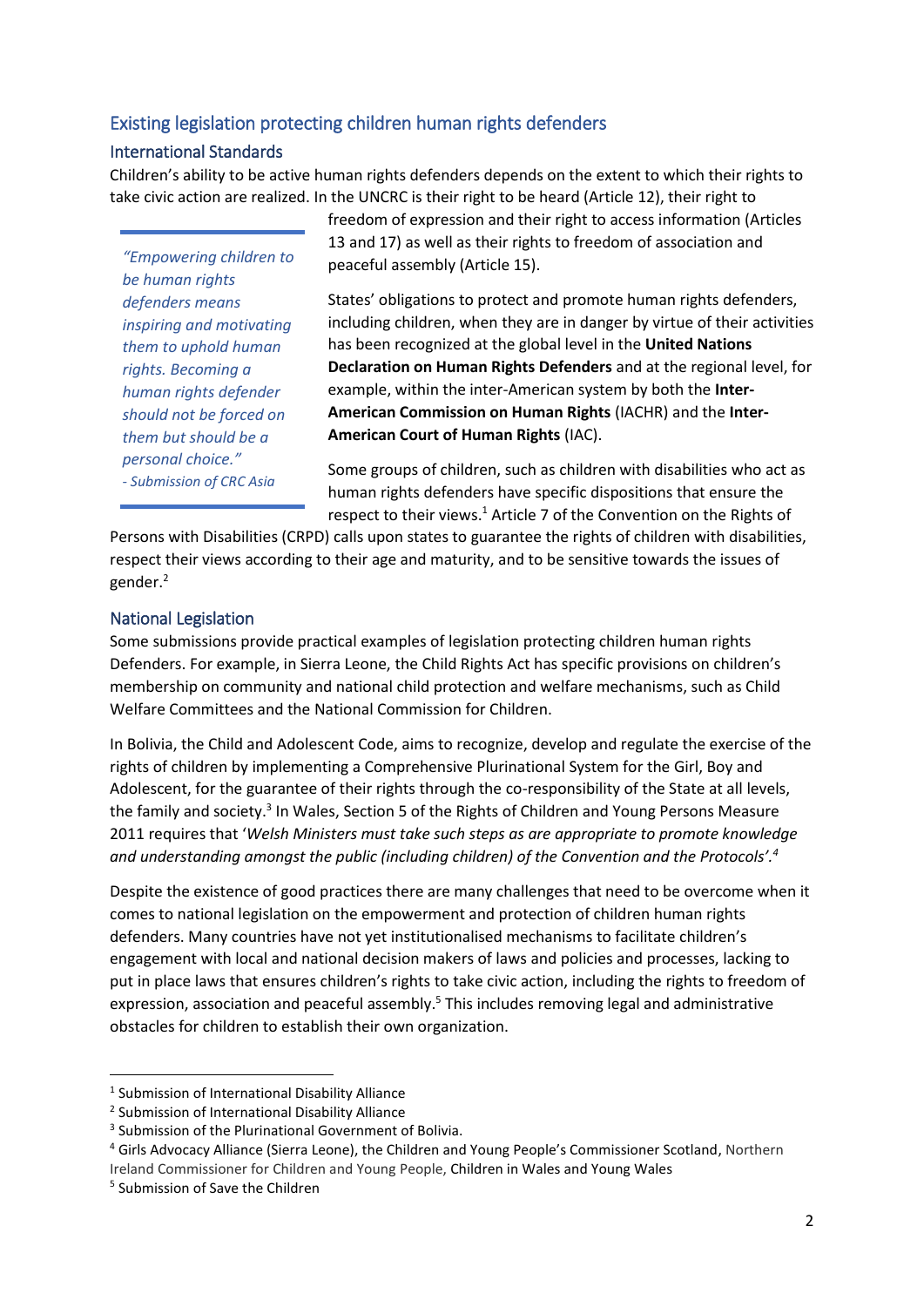A submission by Child Rights Connect analyses the Model Law for the Recognition and Protection of Human Rights Defenders, intended to provide a framework for governments to enact laws to protect Human Rights Defenders. It found out that it pursues an adult centred definition, not incorporating the specificities of the protection and empowerment of children as stated in the Convention on the Rights of the Child.

### Varying backgrounds, discrimination and vulnerability

Children human rights defenders come from a variety of socio-economic and cultural backgrounds, varying among age, gender and disability. They rise as activists even in the most adverse circumstances, including –in some cases – when they lack clarity on their legal status due to absence or unclear birth registration; or official recognition of guardianship when placed in alternative care. This diversity also affects the degree of challenges they face while acting as children human rights Defenders. Submissions report that children with disabilities face double discrimination in acting as defenders, on the basis of their age and disability, are presumed to be incapable of acting and learning. Girls are also reported to suffer discrimination, as in the case of Ghana, where girls who act as human rights defenders faces severe risks of violence, abuse and stigmatization. **<sup>6</sup>**

The context where CHRDs work can also make the actions of children human rights defenders even more dangerous. According to the Nicaraguan Center for Human Rights (CENIDH) from mid-April to mid-June, socio-political conflict in Nicaragua has seen 14 children killed and many injured by police and pro-government forces (age range from 5 months to 17 years of age).<sup>7</sup> Children's empowerment can be restricted, and their safety and security at risk when speaking out against human rights

*"During a consultation with children in the Za'atari refugee camp in Jordan, CHRDs spoke of the hesitancy people felt in in raising rights violations and highlighting issues within the camp of fear of being thrown out the camp and forced back to Syria. Fear of being returned home - or 'shot back' as they described it –.* - War Child

violations. In some cases, States lack, the capacity to enforce the rule of law and the lack of political will to enable civil society spaces, represents greater risks for children human rights defenders.

<sup>&</sup>lt;sup>6</sup> Submission of Children's law centre, Save the Children, Girls Advocacy Alliance (Ghana), International Council on Education of People with Visual Impairment, War Child, CRC Asia

<sup>&</sup>lt;sup>7</sup> CENIDH- Comunicado #6 (16 Junio 2018) https://www.cenidh.org/noticias/1071/ in submission of Save the Children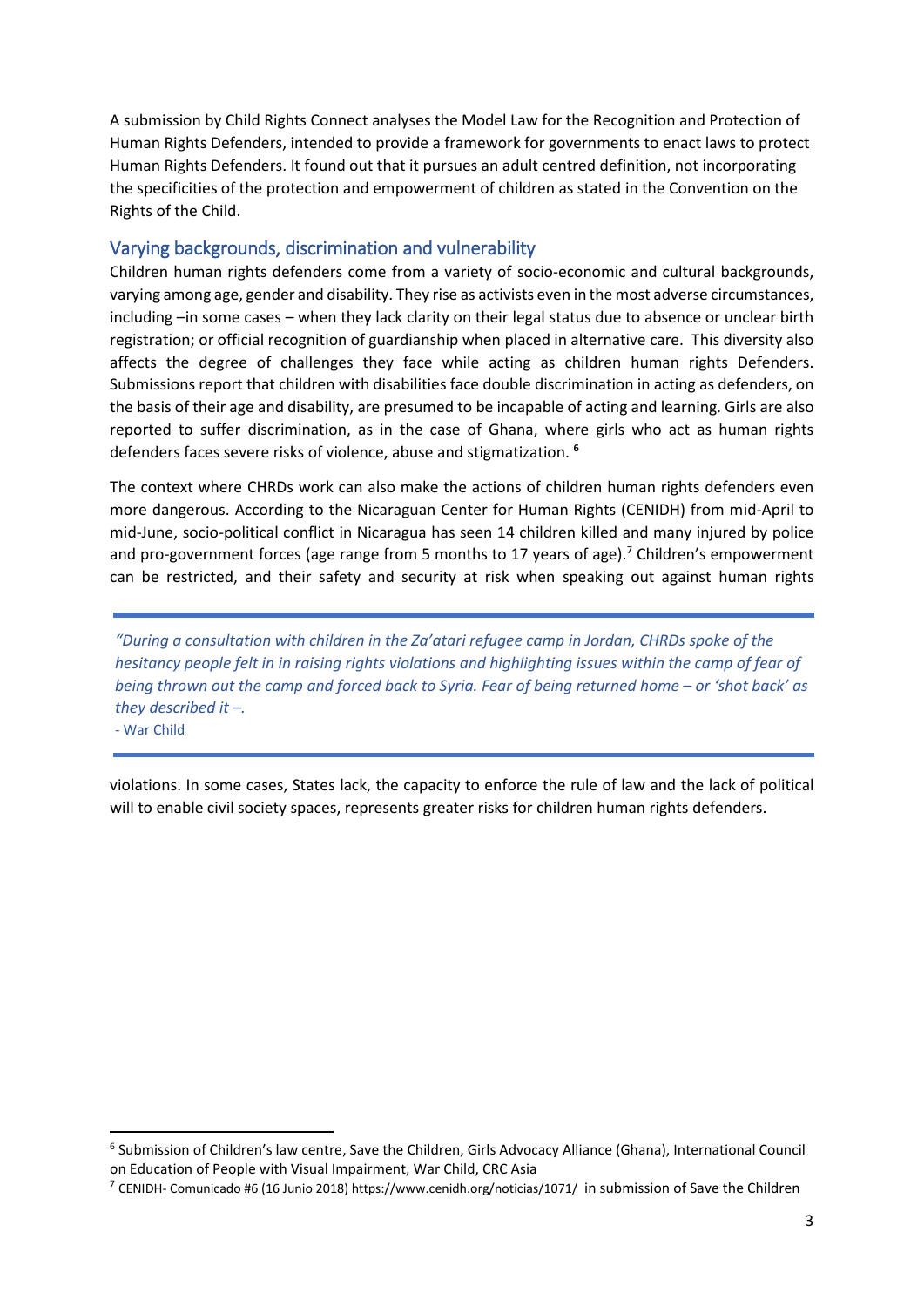## Prevent and report violations and advocate for laws and policies to implement human rights obligations

*"Huzaifa Bukenya, a ten-year-old blind boy, presented a petition at the children's parliamentary forum asking his government to promote the rights of blind children in Uganda, including their right to inclusive education with access to the curriculum through braille and large print learning materials, as well as properly trained teachers to address the education of children with visual impairments. This has resulted in the formation of an inclusive and special needs education policy to guide the implementation of the education system for blind and partially sighted children in Uganda."*

Children Human Right Defenders have reported to engage in campaigning and advocacy for the fulfilment of civil and political rights as well as economic social and cultural rights. They use human rights to make governments enact policies and laws to be more responsive to their needs. Submissions also highlight that children are key for addressing the human rights of other marginalised children, such as girls, children with disabilities, children living in rural areas, indigenous children and from different ethnic and religious backgrounds; as well as children without or at risk of losing parental care. **<sup>8</sup>**

Many organizations reported successful cases of children advocating for change in policy. CHRDs in Uganda have advocated with the members of parliament for improving accessibility for blind students in schools.

#### **Prevention**

CHRDs are reported to engage in the prevention of human rights violations. They engage in public awareness raising campaigns, participating in school

and community outreach including public marketplaces on different child rights issues. They also organize charity and/or fundraising initiatives to provide educational support to vulnerable children in communities.<sup>9</sup>

### **Report and denounce violations**

*-* International Council on Education

The submissions reported numerous cases where children were key to stop violations of human rights in their communities. Several children in Uganda despite feeling intimidated by adults, have reported cases of domestic violence and sexual abuse to the police and managed to get perpetrators arrested and children properly assisted.

### **Monitor Human Rights obligations**

1

Children human rights defenders help to monitor the implementation of recommendations and standards from international and regional Human Rights Mechanisms. In both Scotland, Wales and Ireland, submissions highlighted successful cases of children pressuring the governments and local authorities to implement the recommendations of the Committee on the Rights of the Child.

<sup>&</sup>lt;sup>8</sup> Submission of Marist International Solidarity Foundation, Observatory of Children's Human Rights, Girls Advocacy Alliance (Ghana), Save the Children, Together (Scottish Alliance for Children's Right), Joy for Children Uganda, Girls Advocacy Alliance (Sierra-Leone), SOS Children's Villages International.

<sup>&</sup>lt;sup>9</sup> Submission of Marist International Solidarity Foundation, Observatory of Children's Human Rights, Girls Advocacy Alliance (Ghana), Save the Children, Together (Scottish Alliance for Children's Right), Joy for Children Uganda, Girls Advocacy Alliance (Sierra-Leone)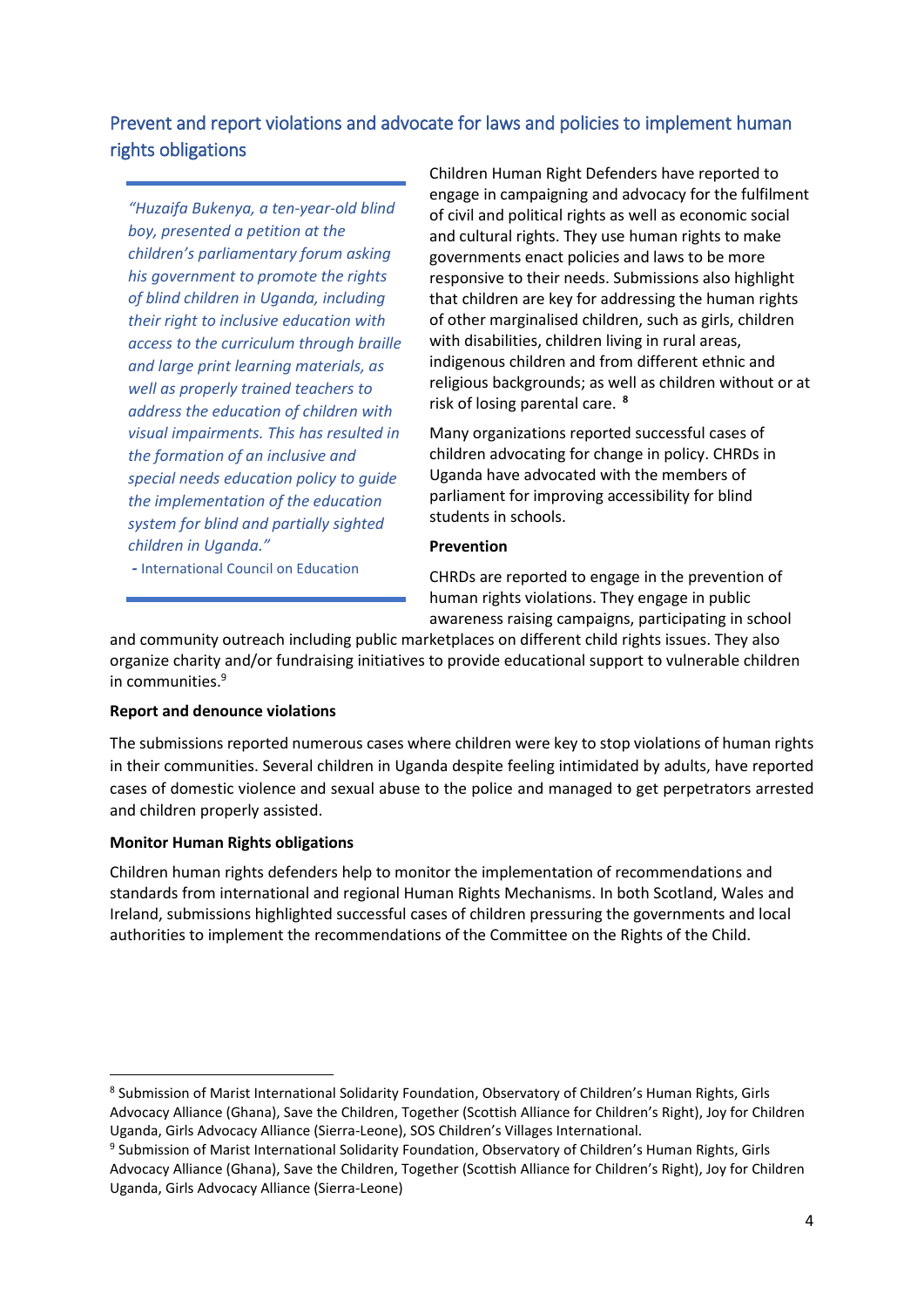## Disseminate information on human rights and serve as positive examples for their peers and their communities

Children see themselves as the best suited to disseminate information about human rights and child rights to their peers. Submissions report that children know better how to reach out to other children and how to better communicate and educate them about their rights, giving them tools to better stand up against human rights violations.<sup>10</sup> They use non-conventional communication channels such as drama and theatre to raise awareness in their community about human rights issues affecting them and their peers. Children human rights Defenders identify themselves as catalysers of civil society mobilization, reported to stimulate debates on issues affecting them within civil society, such as organizing roundtables and debates with civil society. **<sup>11</sup>**

They are positive examples in their own community, inspiring others to stand up to human rights violations. Some children will *Lucy, a 17-year-old living with a learning disability. She faced significant difficulties at school and was bullied and excluded. She wanted to educate her peers and build a more inclusive school environment. With support from her headteacher and ENABLE Scotland, a Scottish NGO, Lucy gave a presentation to the entire school on what it is like to live with a learning disability*.

- Together (Scottish Alliance for Children's Rights)

be more likely to respond positively to peers when speaking about difficult subjects. They encourage new generations of children to defend human rights in their communities.

Even within the group of children with no or at risk of losing parental care, peer support and advocacy has shown to be more effective in conveying their own needs and demands.

*"Who better than children and adolescents to interact with and motivate children and adolescents? The contact between them provides and generates interest in giving and receiving support." (boy, 17 - Brazil) - FMSI*

### What issues are Children Human Rights defenders acting on?

1

Drawing on a global consultation with children, a report entitled 'The views and perspectives of children around the world' by Child Rights Connect found out that children human rights defenders works across very different human rights topics, such as bullying, discrimination, education, child abuse and many others. This is supported by adult submissions.<sup>12</sup> The focus of the actions of children human rights defenders varies regionally. In Latin America, consultations show a preponderance of children working to tackle child labour and gender violence.

<sup>&</sup>lt;sup>10</sup> Submission of MOLACNATS, Coordinacional Nacionalde Niños/as y Adolescentes Trabajadores de Paraguay, CRAE

<sup>&</sup>lt;sup>11</sup> Submission of, Girls Advocacy Alliance (Ghana), Together (Scottish Alliance for Children's Rights), Girls Advocacy Alliance (Sierra-Leone), International Council on Education of People with Visual Impairment

<sup>&</sup>lt;sup>12</sup> CRAE, Girls Advocacy Alliance (Ghana), Together (Scottish Alliance for Children's Right), Girls Advocacy Alliance (Sierra-Leone), International Council on Education of People with Visual Impairment, Joy for Children Uganda, the Children and Young People's Commissioner Scotland, Northern Ireland Commissioner for Children and Young People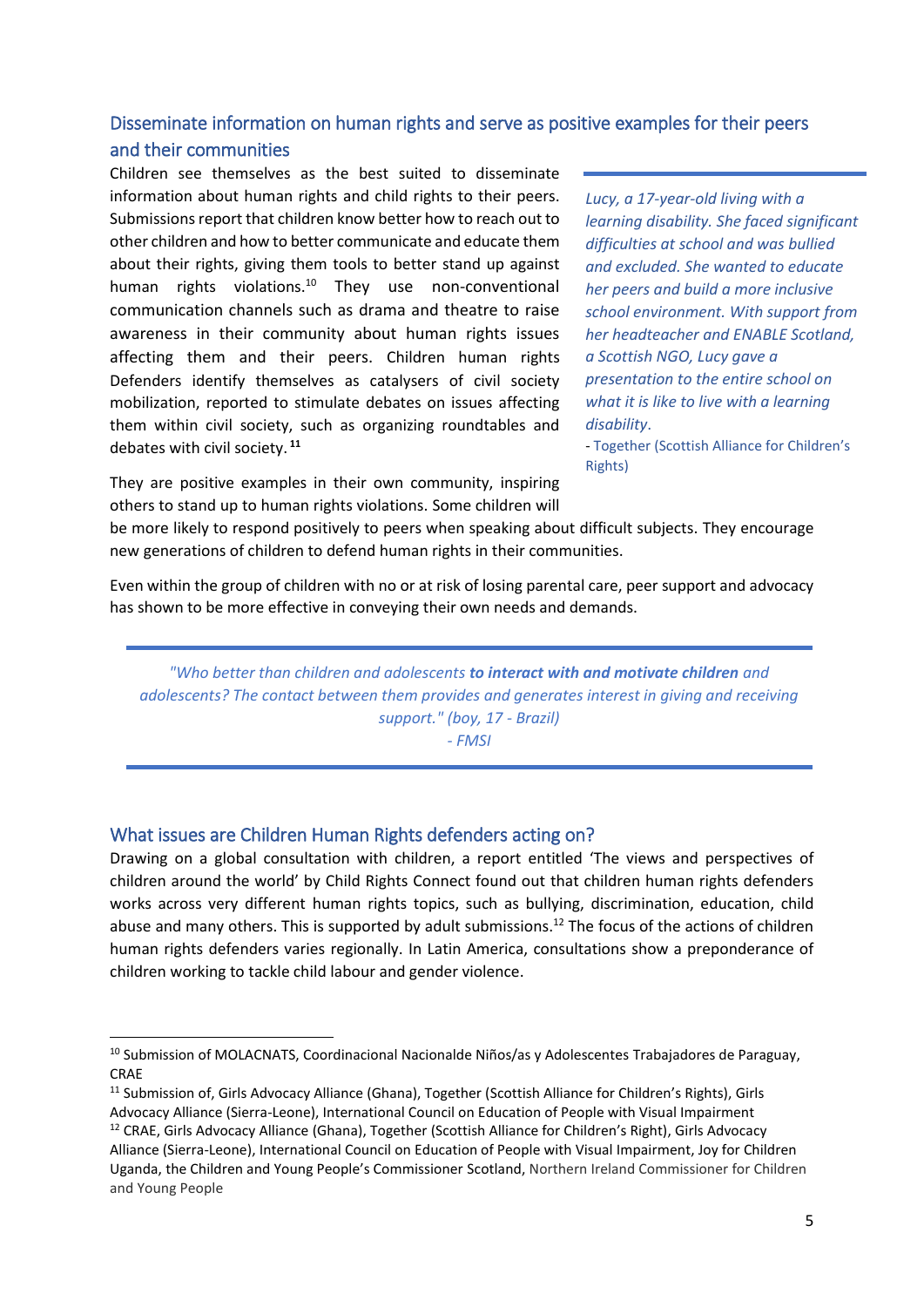

equality nutrition xenophobia environmental sexual-abuse minorities exploitation homelessness islamophobia period-poverty C nool advocacy refugees security llying migrants abuse **LGBT** local vaccination decision-making neighbourhood poverty slavery racism domestic government **ence** disabilities marriage  $VIO$ gender access detention communities inclusion information racial VOICE<sup>tood crime</sup><br>indigenous Elusion information racial VOICE law transport<br>homeless safety SeXual punishment<br>espect health aboutli<sub>lustice</sub> environment respecthealth  $\frac{1}{2}$  community participation violations **education** awareness enforcemen

# **Challenges**

### Implications of using the "Human Rights Defenders" terminology

Some representatives of child rights coalitions and networks have reluctance to the use of the term "children as human rights defenders." These reservations mainly stem from the risk associated with the term from a political perspective. Submissions reported that in some countries and sub-regions in Asia, the phrase "human rights defender" elicits opposing points of view. On one hand, a human rights defender is recognized as a champion of human rights. On the other hand – mostly from the standpoint of government representatives and sometimes from the viewpoint of the community as well – a human rights defender is someone who opposes and causes trouble to the State. As such, labelling children as human rights defenders might subject them to attacks or negative treatment.<sup>14</sup>

### Stigmatization of children and adolescents and lack of encouragement of parents

Many of the submissions, including by children themselves, reported that the lack of respect for children's rights to speak out is one of the most significant barriers to their actions as Human Rights Defenders. <sup>15</sup> Due to their condition as children, they rely on their duty bearers to provide a protective

*"The human rights defenders in society, especially for children's rights are largely adults / While children such as Malala do have a role of displaying personal experiences, they are from a big picture viewpoint and are largely restricted."*  - Marist International Solidarity Foundation

and conducive environment to develop their skills towards adulthood. However, whenever adults portray a negative image of children and a patronising attitude disregarding their views, it becomes particularly challenging for children to become or perform their activities as Human Rights Defenders. For example, instances where adults overcontrol, disempower and place barriers in the way of children speaking out and taking action. Some parents and

<sup>1</sup> 13 Submission of Child Rights Connect

<sup>14</sup> Submission of CRC Asia

<sup>15</sup> Submission of Marist International Solidarity Foundation, CRIC, CRAE, the Children and Young People's Commissioner Scotland, Northern Ireland Commissioner for Children and Young People, Save the Children, Girls Advocacy Alliance (Ghana), Together (Scottish Alliance for Children's Right), Child Rights Centre, Marist International Solidarity Foundation (Canada), Children in Wales and Young Wales, CRC Asia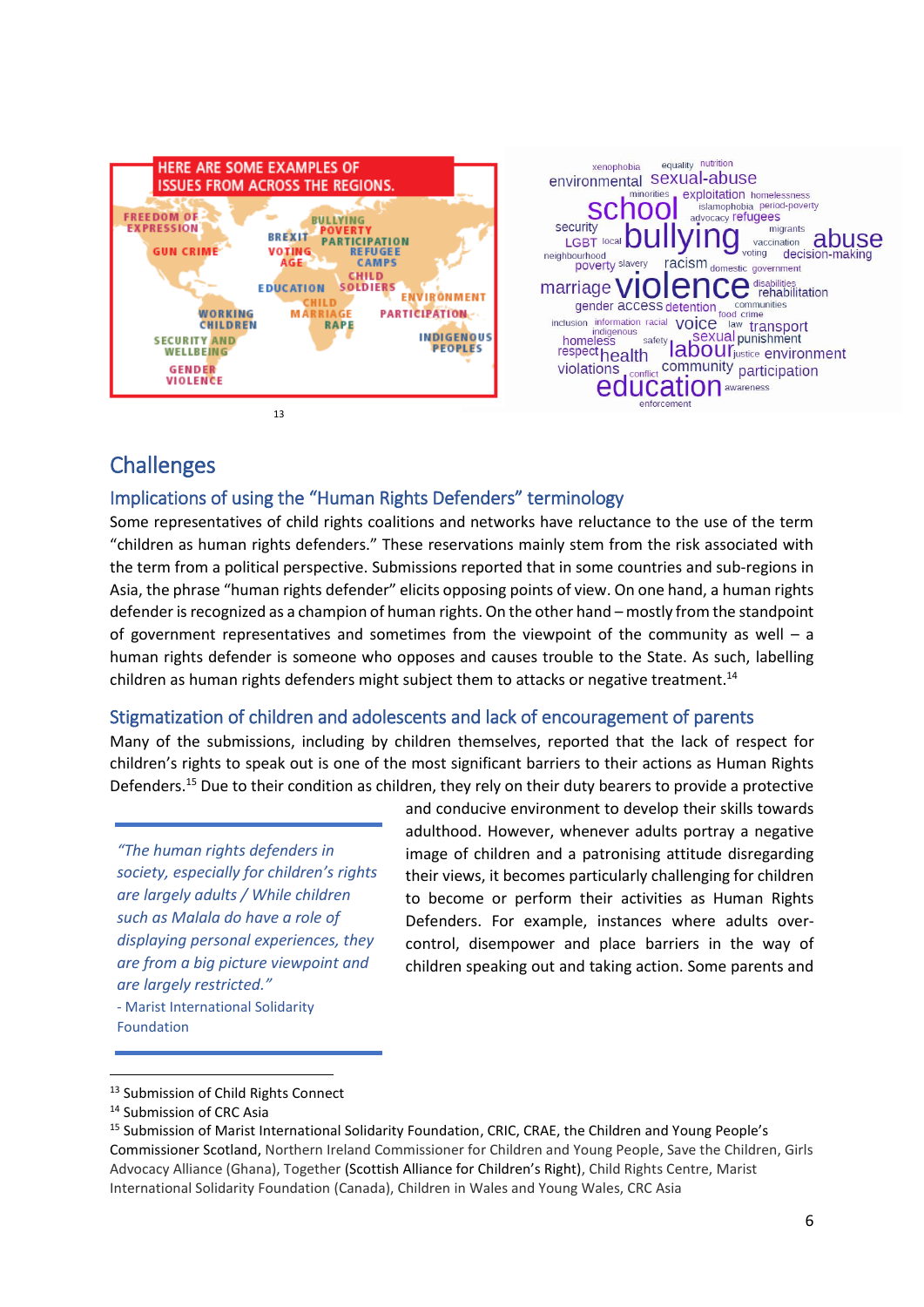members of the community, including those in schools and in governments, still view children as "property". **16**

In different submissions children human rights defenders highlight that society and the media still portray children as not informed and not capable of taking decisions. Children were reported to be discredited according to their age within their community and even in the schools. Children usually do not feel safe to talk in public because cultural practice encourages them to just listen and keep their opinions to themselves.<sup>17</sup> It becomes especially challenging once we consider discrimination on a cross-sectional basis, such as young girls, children with disabilities, children living in rural areas, children in street situations, among others.<sup>18</sup>

*"we constantly hear in the press about disengaged and politically disaffected young people, but young people are not asked for their views on the EU referendum and the perception instead is that young people are more engaged with football than politics; nobody has reported on our positive news story about a group of committed young people who are campaigning for a democratically elected voice for the young people of Wales and desperately and want all young people to have the opportunity to engage and influence local, national and global politics"* – Campaign for the Children and Young People's Assembly for Wales

## Difficulty in accessing funds and administrative barriers for setting up child-led organizations

Children face a number of legal and administrative challenges in trying to establish their own organisations, including in relation to registration and opening of bank accounts, as described in Save the Children's submission. In Pakistan, for example, founding members need a national identity card to register an organisation, which are only issued to citizens above 18 years of age.

Another challenge that was highlighted throughout many submissions was that organizations of and working with Children human rights defenders face significant challenges to access funds for their activities. Without funding those organizations cannot cover the expenses necessary to access and influence international or even national spaces of decision-making. Children human rights defenders often lack the public transportation to reach out to victims of human rights violations in remote villages.<sup>19</sup>

### Lack of access to information

1

Many submissions highlighted a difficulty for children and professionals working with them to access information on their own rights as well as on policies, budgets and meetings related to them. Public

<sup>&</sup>lt;sup>16</sup> Submission of Marist International Solidarity Foundation, CRIC, CRAE, the Children and Young People's Commissioner Scotland, Northern Ireland Commissioner for Children and Young People, Save the Children, Girls Advocacy Alliance (Ghana), Together (Scottish Alliance for Children's Right), Child Rights Centre, Marist International Solidarity Foundation (Canada), Children in Wales and Young Wales, CRC Asia <sup>17</sup> Submission of CRC Asia

<sup>&</sup>lt;sup>18</sup> Submission of CRIC, CRAE, the Children and Young People's Commissioner Scotland, Northern Ireland Commissioner for Children and Young People

<sup>&</sup>lt;sup>19</sup> Submission of Coordinacional Nacionalde Niños/as y Adolescentes Trabajadores de Paraguay, CRAE, Northern Ireland Commissioner for Children and Young People, Observatory for Children´s Human Rights, Save the Children, International Council on Education of People with Visual Impairment, Children in Wales and Young Wales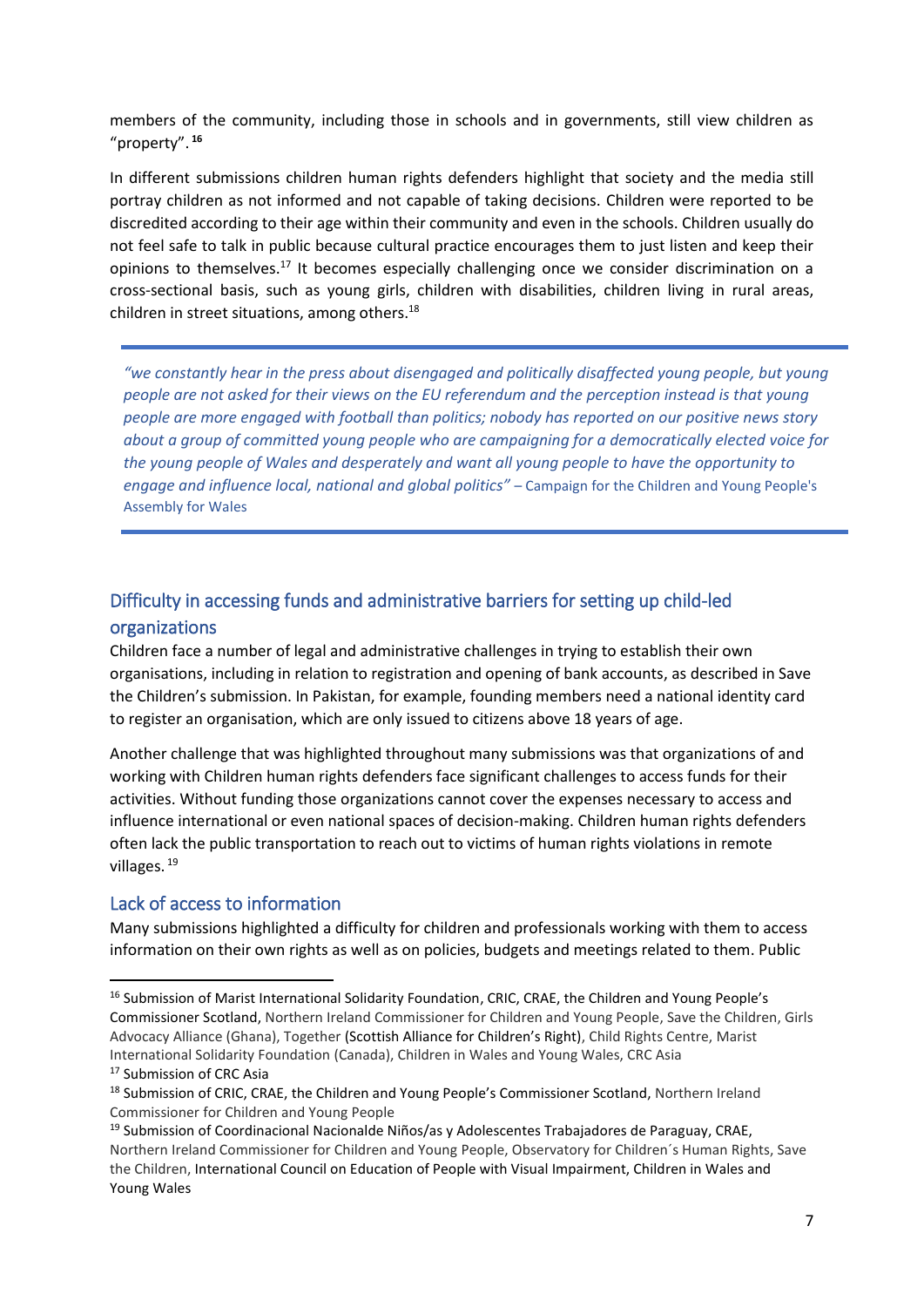information is often difficult to obtain, inaccurate, out of date, or presented in a way that is difficult for children to understand. <sup>20</sup> The lack of reliable internet connection also hampers children's access to information. Some children do not feel safe when accessing information. Children without access to information are less likely to understand and protect their rights, thus less likely to become human rights defenders. Children human rights Defenders reported the need to learn more about the UNCRC and how it affects their lives.

Access to information is specially challenging for children with disabilities, especially children with visual impairments. Submissions highlight that information is usually not available in an accessible format according to their impairment.<sup>21</sup> Most of the information regarding human rights, including the roles and obligations of Human Rights Defenders, is in print text that is not accessible to blind and partially sighted Human Rights Defenders. Similarly, girls who want to access information face

*"Of 819 children who answered the question 'have you heard of the UN Convention on the Rights of the Child (UNCRC)?' 46% told us they had not heard of it and a further 10% were not sure. When asked 'how much do you know about the UNCRC?' only 1 in 5 said 'a lot'. The majority of children (56%) said they only knew 'a little'"*

resistance in many occasions due to societal norms that prioritize education for boys as reported by submissions from Sierra Leone and Ghana. 22

*-* Save the Children

1

## Lack or inadequate environment and spaces for children human rights defenders to participate and report

The submissions highlighted the importance of creating a safe environment in which children can participate in decision-making. Whether through a school, community group, in the family or in parliament, they value a space which is free from judgement and includes adults who understand the issues they face and have the skills needed to support their participation. Many of their meetings, processes and negotiations lack child-friendly platforms where children can engage with decisionmakers in ways that work for them.<sup>23</sup>

Another major challenge for children human rights defenders is the absence of safe and child-friendly spaces to receive direct complaints from children, especially within judicial and police bodies. In many testimonies, children who acted as human rights defenders felt fear of going to police stations to report cases of mistreatments or violence simply because they feared they wouldn't be taken seriously or were too afraid of the police. Likewise, adults who deal with those complaints can become gatekeepers, depending on them the decision to take forward the reporting. Existing spaces are not suited for children to report and can be an intimidating and traumatizing experience, hindering children to become more active as human rights defenders.

<sup>&</sup>lt;sup>20</sup> Submission of CRAE, Save the Children, the Children and Young People's Commissioner Scotland, Together (Scottish Alliance for Children's Right), Pratyatek, Children in Wales and Young Wales

<sup>&</sup>lt;sup>21</sup> International Council on Education of People with Visual Impairment

<sup>&</sup>lt;sup>22</sup> Girls Advocacy Alliance (Ghana), Girls Advocacy Alliance (Sierra-Leone)

<sup>&</sup>lt;sup>23</sup> Submission of Coordinacional Nacionalde Niños/as y Adolescentes Trabajadores de Paraguay, Marist International Solidarity Foundation, CRIC and the Children and Young People's Commissioner Scotland, CRAE, Girls Advocacy Alliance (Uganda), Together (Scottish Alliance for Children's Right), Joy for Children Uganda, Children in Wales and Young Wales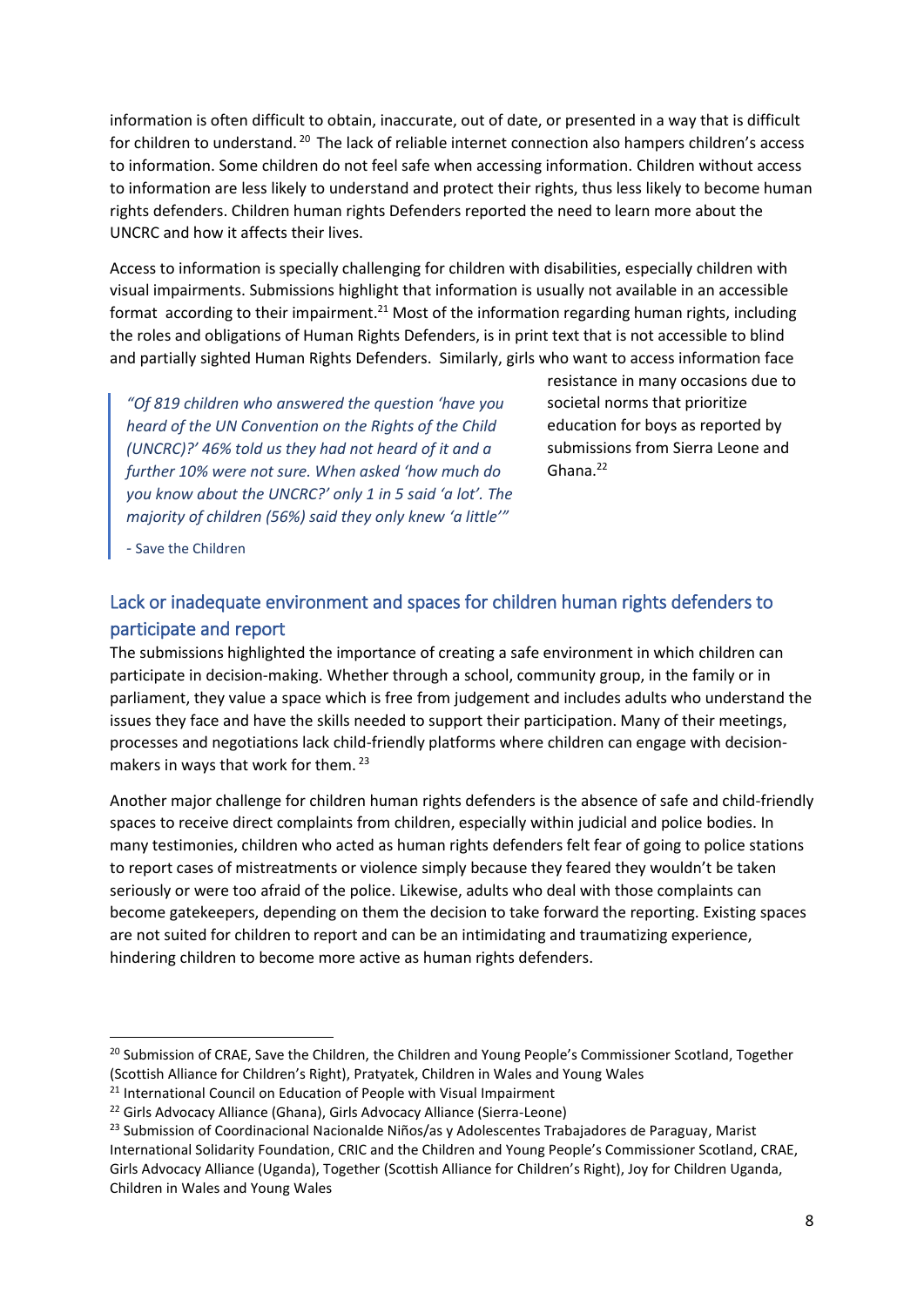### Fear of reprisals by the authorities or non-state actors

Children's ability to be active human rights defenders depends on the extent to which their rights to take civic action are realized*.* Governments in many contexts do not fulfil their obligations to protect and respect those rights. In many cases governments even lead the repression to children human rights defenders, especially when they mobilize protests to demand their rights, criminalizing their work. <sup>24</sup>

*"in 2015, government police officers shot and killed 2 youths in Kabala, north of Sierra Leone when they mobilized themselves and jumped out to the streets to demonstrate for a youth village project that government wanted to move to another district."*

*-* Girls Advocacy Alliance Sierra Leone

**.** 

Children human rights defenders can be at risk when speaking out about rights violations, especially when they are speaking from personal experiences or when the child is in a vulnerable situation (such as asylumseeking children and children deprived of liberty). Other

submissions highlight that children human rights defenders fear reprisals from other groups that are not associated with States, such as gangs and paramilitary groups.<sup>25</sup>

## Recommendations on how to better protect and empower CHRDs

### Overarching recommendations that should underpin all efforts

**Creation of a conducive environment:** Although the primarily role of protecting and empowering children as human rights defenders rely on States, all actors have a role in creating spaces that are conducive for children's participation. In this sense they should adhere to the Committees nine basic requirements for effective and ethical child participation.<sup>26</sup> Engaging children in decision-making through environments that are child-led is key to developing children's capabilities as human rights defenders. It can be strengthened through a better understanding about their rights and through working collaboratively with adults.<sup>27</sup>

**Child rights education:** Children acting as human rights defenders should be empowered to understand their rights and which mechanisms they can use to report and promote human rights. r Children and their supporting organizations highlight that access to and understanding of information is vital in supporting children to act as human rights defenders. Education is key and therefore human rights education should be a mandatory component of school curricula. Submissions highlight that

<sup>&</sup>lt;sup>24</sup> Submission of Coordinacional Nacionalde Niños/as y Adolescentes Trabajadores de Paraguay, Northern Ireland Commissioner for Children and Young People, Together (Scottish Alliance for Children's Right), Girls Advocacy Alliance (Sierra-Leone)

<sup>&</sup>lt;sup>25</sup> Submission of Coordinacional Nacionalde Niños/as y Adolescentes Trabajadores de Paraguay, Northern Ireland Commissioner for Children and Young People, Together (Scottish Alliance for Children's Right), Girls Advocacy Alliance (Sierra-Leone)

<sup>&</sup>lt;sup>26</sup> Working methods for the participation of children in the reporting process of the Committee on the Rights of the Child - https://www.ohchr.org/documents/hrbodies/crc/crc-c-66-2.doc

<sup>&</sup>lt;sup>27</sup> Submission of the Children and Young People's Commissioner Scotland, Northern Ireland Commissioner for Children and Young People, Observatory on Children´s Human Rights, Girls Advocacy Alliance, CRC Asia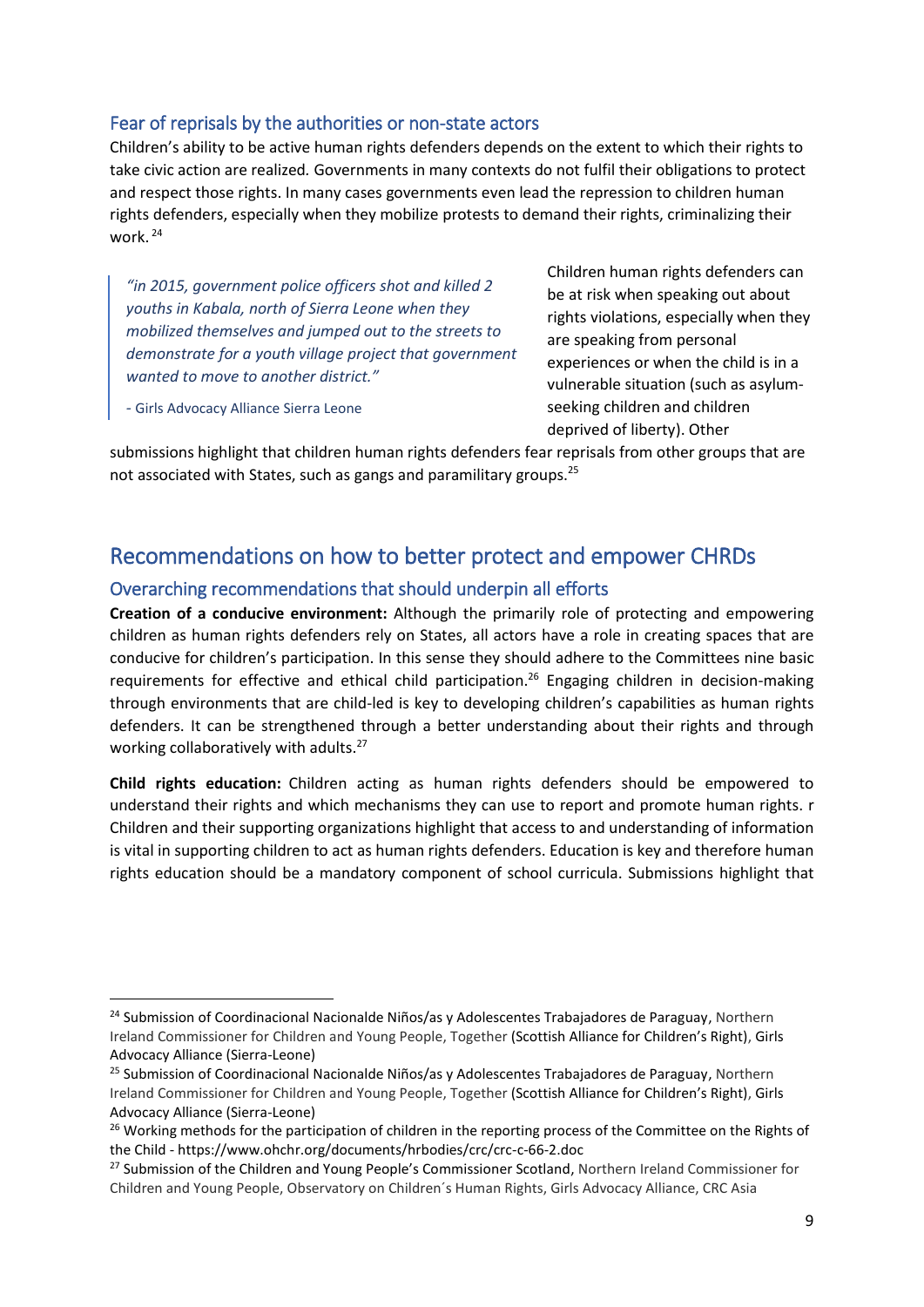child rights education should especially reach children in vulnerable settings, including from precarious socio-economic backgrounds, and be elaborated in accessible formats for children with disabilities.<sup>28</sup>

**Provide special measures of empowerment and protection to excluded and children in vulnerable situations:** Special attention should be paid in protecting and empowering children human rights defenders that suffer discrimination due to their socio-economic background, gender, sexual orientation, age and disability. Girls face additional resistance from their parents to engage in empowerment programs due to the belief that it is only meant for boys.<sup>29</sup>

Children human rights defenders acting in contexts where they face a higher risk of reprisals such as in conflict settings must be safeguarded. Safeguarding for children who are sharing sensitive information which might implicate professionals, members of their community or an institution in which they live is essential and needs to be considered in media coverage and how organisations work to support children. However, despite protection being a primary consideration it must not be used as a justification to restrict CHRDs actions. Likewise, adults should provide the emotional support and help children to analyse and mitigate risks as essential to ensure children can cope with any challenges associated with speaking out.

### Protect and empower CHRDs through social media

Children have reported social media as a powerful platform to express their views on a variety of issues. <sup>30</sup> Effective use of media is critical to the provision of the information that children need to be human rights defenders. Using media platforms to promote the work of children human rights defenders and celebrate their activities empowers children. However, it is essential to address the risks posed by the media to the safety of child defenders. The UN Special Rapporteur on the situation of human rights defenders emphasises the "holistic security" of defenders which includes digital security and psychosocial wellbeing. 31

## All Intergovernmental bodies, including the UN Human Rights Mechanisms and the Committee on the Rights of the Child

Children human rights defenders have highlighted that they would like to be consulted in all spaces that relate to them at regional and international levels. <sup>32</sup> International mechanisms and intergovernmental bodies must put in place child-friendly platforms, processes and accreditation to facilitate children's engagement – in-person or remotely through virtual engagement - and provide children with access to age-appropriate and timely information in a language and format they can understand. 33

Concerning the Committee on the Rights of the Child, it should clarify State's international obligations to protect and promote the work of children who act as human rights defenders. They

<sup>&</sup>lt;sup>28</sup> Northern Ireland Commissioner for Children and Young People, Girls Advocacy Alliance (Ghana), Together (Scottish Alliance for Children's Right), Girls Advocacy Alliance (Sierra Leone), Children in Wales and Young Wales, Save the Children.

<sup>&</sup>lt;sup>29</sup> Submission of CRAE, Children's Law Centre, CRIC, Northern Ireland Commissioner for Children and Young People, Child Rights Centre, Nineismine/Pratyatek, International Council on Education of People with Visual Impairment, International Disability Alliance

<sup>&</sup>lt;sup>30</sup> Submission of MOLACNATS; Consultation in Argentina, Marist International Solidarity Foundation, Children and Young People's Commissioner Scotland, CREA

<sup>&</sup>lt;sup>31</sup> Submission of MOLACNATS; Consultation in Argentina, Marist International Solidarity Foundation, Children and Young People's Commissioner Scotland, CREA

<sup>&</sup>lt;sup>32</sup> Submission of Child Rights Connect

<sup>33</sup> Submission of Movimiento Nacional de NATs Organizados del Perú and Children Law Center, Girls Advocacy Alliance, Together (Scottish Alliance for Children's Right), Children in Wales and Young Wales, Save the Children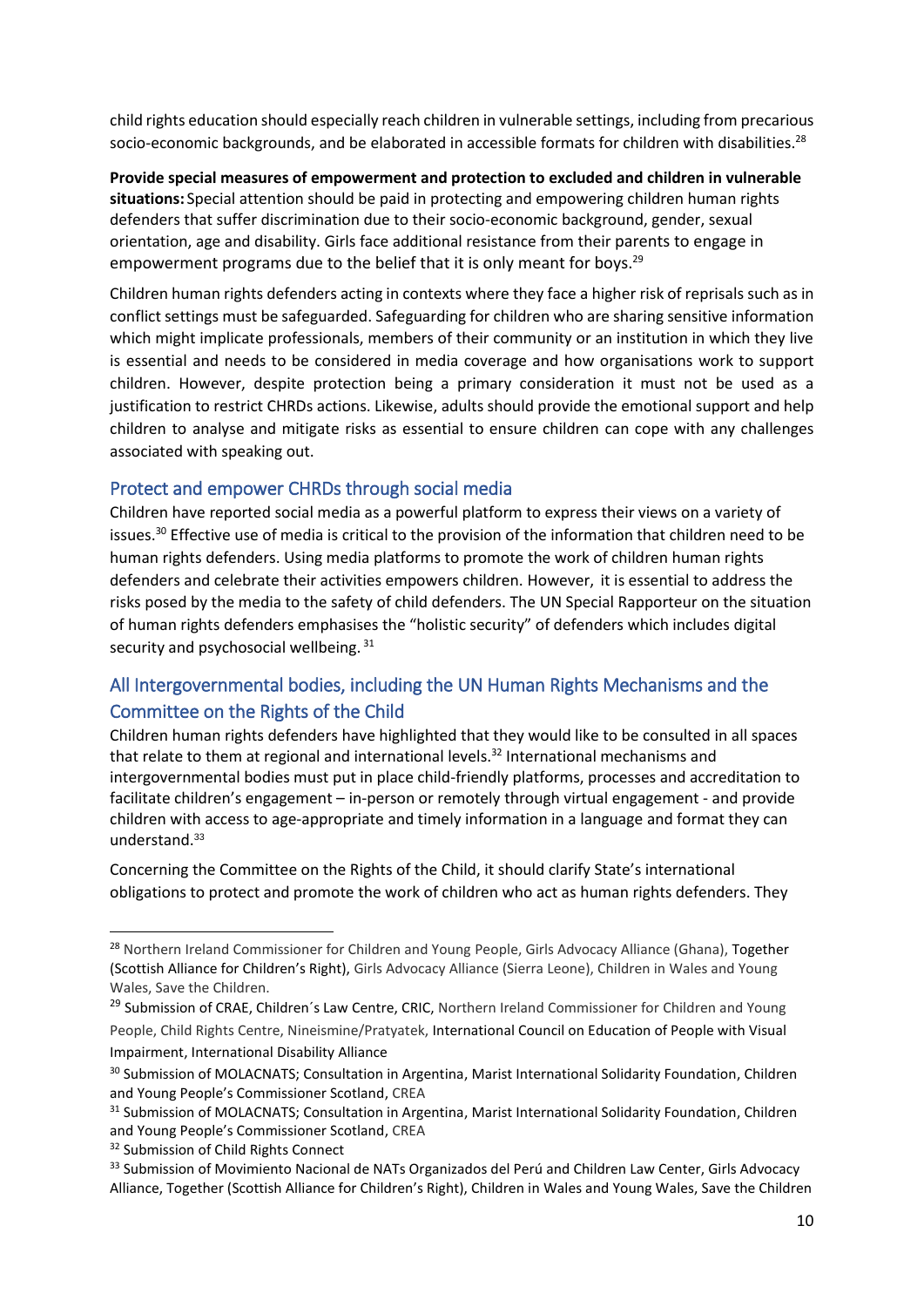have also the role to compile the narratives of children human rights defenders and transform them into concrete recommendations to States. In this sense, the Committee should promote marginalized groups of children as children human rights defenders, ensuring that all initiatives directed to them are accessible to and inclusive to all children. It is important to ensure that children with disabilities are able to express themselves freely and count on disability and age-appropriate assistance and supported decision-making in order to facilitate their active participation in all matters concerning them.<sup>34</sup>

Children have described that international mechanisms, such as the Committee on the Rights of the Child, should help them to denounce violations. The Committee should meet regularly with child human rights defenders and make additional efforts to ensure that the UNCRC reporting process is accessible to children, especially those from marginalised groups.<sup>35</sup>

### **Governments**

### Create safe and inclusive spaces for Children Human Rights Defenders to monitor, report violations and participate in decision-making

Several submissions highlighted that governments should ensure that all children human rights defenders are empowered and protected by having:

1) **Create and implement laws and policies to the protection and empowerment of CHRDs:** governments must put in place and implement laws that guarantee children's rights to freedom of expression, association, peaceful assembly and access to information, online and offline. In addition, legal and administrative obstacles to children exercising these rights must be removed, including in relation to registering their organisations and opening bank accounts.<sup>36</sup>

**2) Safe spaces to report:** Governments should create channels for children to report safely cases of intimidation and abuse, including in the judicial system. The right to access to justice is a key tool for human rights defenders, as it allows children to protect or strive for the protection and realization of

*"The ministry should act promptly when children report abuses, approach the school administration directly and speak publicly and open about banning and punishing any kind of violence against children".*  - Child Rights Connect

human rights and fundamental freedoms, at the local, national, regional and international levels. Legal venues allow to prevent violations of rights and to seek legal remedies, including reparation, compensation, sanctioning of perpetrators, among others. As part of these efforts,

governments should provide training of local authorities, especially the police forces, on how to ensure that children can have a safe space, be listened to and taken seriously when reporting a violation. **37**

Many children expressed the importance of having opportunities in the digital environment to convey views and opinions without recourse to abuse, bullying or harassment.<sup>38</sup>

<sup>&</sup>lt;sup>34</sup> Submission of International Disability Alliance

<sup>35</sup> Submission of Coordinacional Nacionalde Niños/as y Adolescentes Trabajadores de Paraguay, CRAE, Children Law Center, CRC Asia, Child Rights Connect

<sup>&</sup>lt;sup>36</sup> Submission of Save the Children, Girls Advocacy Alliance, Together (Scottish Alliance for Children's Right).

<sup>&</sup>lt;sup>37</sup> Submission of Coordinacional Nacionalde Niños/as y Adolescentes Trabajadores de Paraguay, CRIC, Marist International Solidarity Foundation, the Children and Young People's Commissioner Scotland, Observatory for Children´s Human Rights, Girls Advocacy Alliance, Together (Scottish Alliance for Children's Right), International Council on Education of People with Visual Impairment, International Disability Alliance, Children in Wales and Young Wales, CRC Asia

<sup>&</sup>lt;sup>38</sup> Children in Wales and Young Wales, CRC Asia, Together (Scottish Alliance for Children's Right)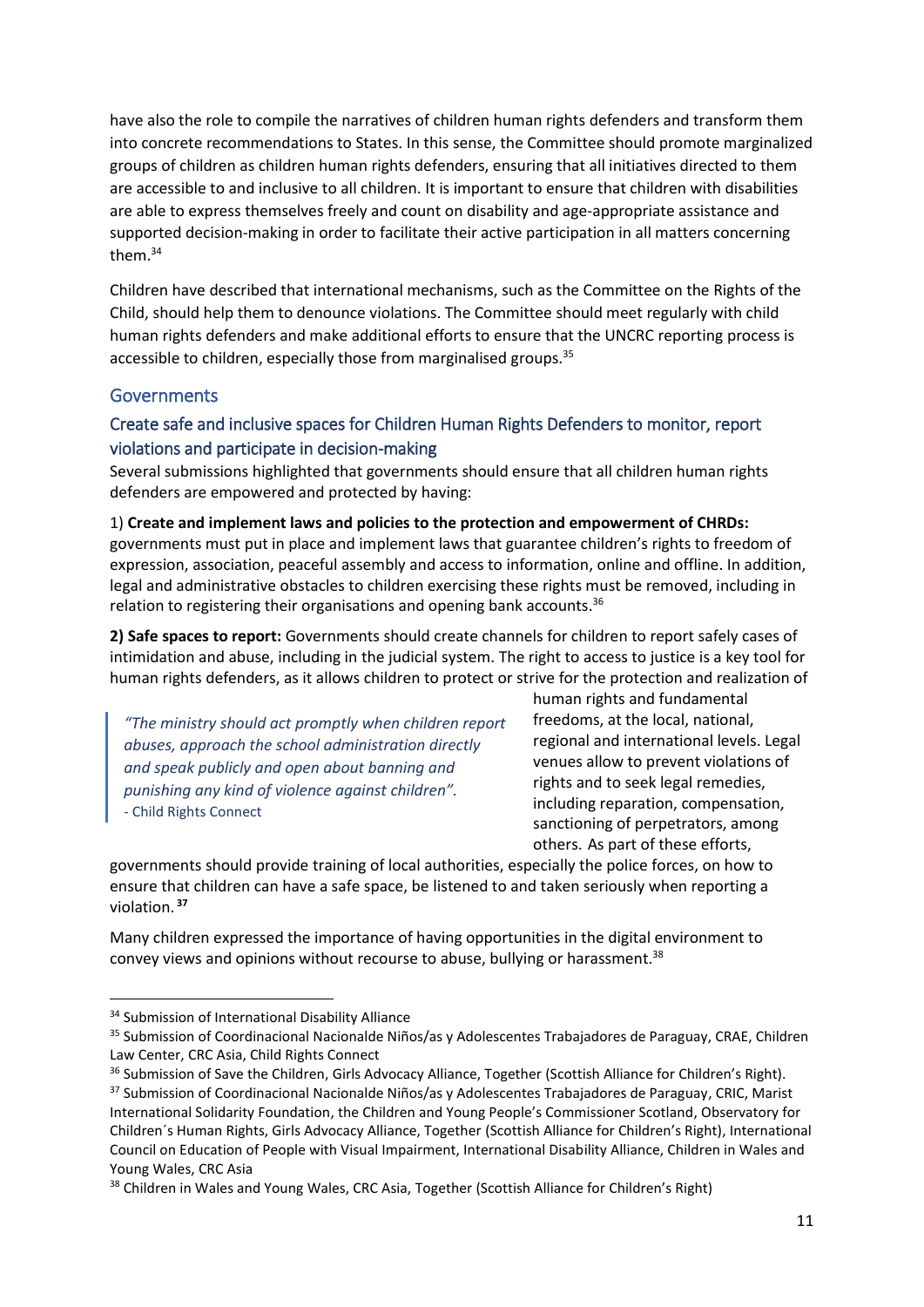**3) Be protected against reprisals:** One of the recommendations stressed by children and adults is that governments should create laws that protect children that are willing to report violations of human rights against any reprisals that may arise from this action. These child protection mechanisms must be established and supported by the State through its laws, policies, structures, and mechanisms. Having a clear government focal point for children's rights could strengthen the protection of children as human rights defenders.<sup>39</sup> In empowering children as human rights defenders, child protection mechanisms must be in place. The principles of informed consent, privacy, and confidentiality must be fulfilled. Since being a human rights defender always entails risks, there should be risk assessment and management all the time.

**4) Have access to decision-making spaces:** Governments should also institutionalise mechanisms to facilitate children's engagement with local and national law and policy decision making processes , for example, through Children's Assemblies or Parliaments. It should be enacted by law and resourced with public budget. Governments should proactively promote civic space that acknowledges children as key actors within civil society and take urgent action when civic rights are being violated. <sup>40</sup> They shall closely consult with and actively involve marginalized groups of children, including children with disabilities, through their representative organizations.

## Financial and institutional support for child-led organizations to fulfil their right to association

Set up, fund and provide autonomy for groups of children monitoring their rights, particularly at local level. Financial assistance and capacity building should also be provided to parents and duty-bearers to promote and empower children human rights defenders, especially for parents and duty-bearers of children with disabilities.**<sup>41</sup>**

*"If children will participate more often, then adults will understand better that children are skilled enough and will take them seriously." (Girl, 17 years)*

- Marist International Solidarity Foundation

Governments should support the work of a wide variety of children's organizations, such as children's parliament and children's clubs.<sup>42</sup> They must be fostered and supported, being representative, inclusive of children with special needs and of different ethnicity and backgrounds.

### Foster child rights education at school

In the submissions, governments were asked to continue to improve didactic materials, adapt and revise the curriculum to include human rights education in a language that is accessible for children and easy to understand. Inclusive child rights education is especially important when empowering children human rights defenders from marginalized groups, including children with disabilities, and must be considered a key opportunity to promote awareness raising about the UNCRC and CRPD rights and standards. **<sup>43</sup>** States need to ensure that the education system provides opportunities for

1

<sup>&</sup>lt;sup>39</sup> Submission of Save the Children.

<sup>&</sup>lt;sup>40</sup> Submission of MOLACNATS (Consultation in Argentina), Coordinacional Nacionalde Niños/as y Adolescentes Trabajadores de Paraguay, CRAE, Ekama Foundation, Observatory of Children´s Human Rights, Save the Children, Girls Advocacy Alliance, Together (Scottish Alliance for Children's Right), International Council on Education of People with Visual Impairment

<sup>41</sup> Submission of CRAE, Ekama Foundation, Northern Ireland Commissioner for Children and Young People, Observatory of Children´s Human Rights, Save the Children, Girls Advocacy Alliance, Together (Scottish Alliance for Children's Right), Child Rights Centre

<sup>&</sup>lt;sup>42</sup> Submission of Save the Children.

<sup>&</sup>lt;sup>43</sup> Submission of MOLACNATS (Consultation in Argentina), Coordinacional Nacionalde Niños/as y Adolescentes Trabajadores de Paraguay, CRAE, Ekama Foundation, Observatory of Children´s Human Rights, Save the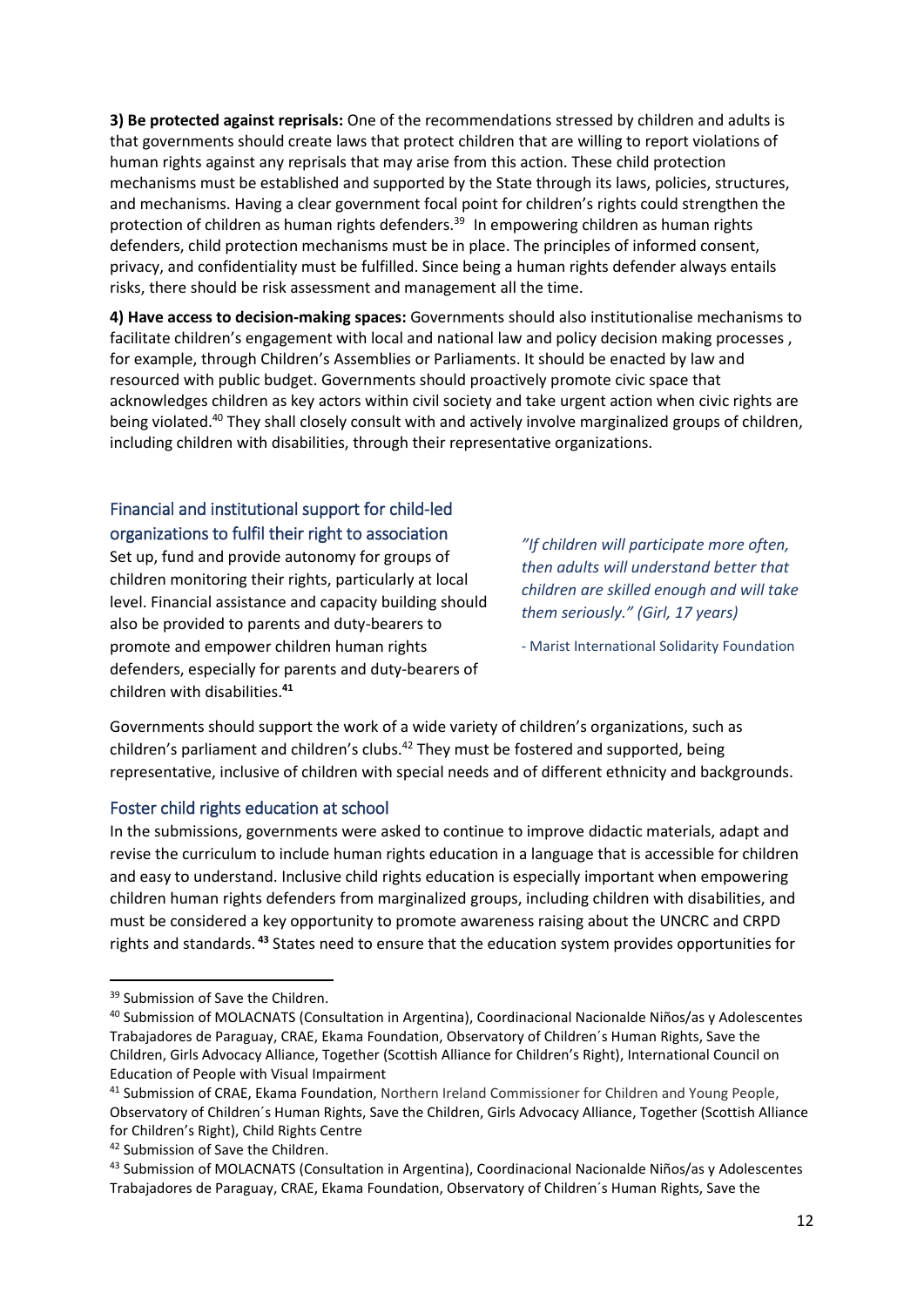children to learn about their rights, how to think critically, how to access information as well as to strengthen their communication skills and confidence to speak out.<sup>44</sup> Human rights education is a right enshrined in the UNCRC in its Article 29, which states that children's education shall be directed to the "development of respect for human rights and fundamental freedoms."

### Access to child-friendly Information

Submissions have highlighted that governments should provide children with access to information on the different channels and mechanisms they have available to report violations and to participate in decision making.<sup>45</sup> This information should include a variety of information such as on human rights policies, laws, budget, and should be age appropriate and available in an accessible in all different formats that children can access and understand.

### Mainstreaming a positive image of CHRDs

Governments must address negative attitudes towards children, raising awareness of the role of society to support children human rights defenders making the obligations of duty-bearers at all levels to empower children very clear. This includes to train different categories of national and local government and state employees on children's rights, child participation and how to engage and support children to speak out..

Submissions recommend that governments should promote and create regular opportunities for exchange of experiences between different groups of children who are human rights defenders and adults, in order to break the stereotype of children as incapable of defending human rights. Additional to the consultations, the government should make reference to children's voices when taking decisions and approving laws, especially when those are affecting children directly.**<sup>46</sup>**

### At School

### Build and improve channels of participation in the school life

Children human rights defenders around the world have reported school is one of the most important places where they can learn about human rights and have the space to exercise their right to participate, to freedom of expression and assembly.<sup>47</sup> However, many children report that they also might feel constrained, stigmatized by adult duty bearers and not taken into account whenever they try to suggest improvements or report violations they witness.

In some submissions, children and their supporting organizations have recommended that children should be provided channels at school for meaningful participation in decisions around their wellbeing. Additionally, children feel that schools should establish safe spaces where they can report violations and follow up measures.<sup>48</sup>

1

Children, Girls Advocacy Alliance, Together (Scottish Alliance for Children's Right), International Council on Education of People with Visual Impairment

 $44$  Ibid.

<sup>45</sup> Submission of MOLACNATS (Consultation in Argentina), Coordinacional Nacionalde Niños/as y Adolescentes Trabajadores de Paraguay, CRAE, Ekama Foundation, Observatory of Children´s Human Rights, Save the Children, Girls Advocacy Alliance, Together (Scottish Alliance for Children's Right), International Council on Education of People with Visual Impairment

<sup>46</sup> Submission of the Children and Young People's Commissioner Scotland, Ekama foundation, Children Rights Centre, CRC Asia

<sup>47</sup> Submission of Child Rights Connect

<sup>48</sup> Submission of MOLACNATS (Consultation in Argentina), Coordinacional Nacionalde Niños/as y Adolescentes Trabajadores de Paraguay, CRAE, Ekama Foundation, Save the Children, Girls Advocacy Alliance, Together (Scottish Alliance for Children's Right)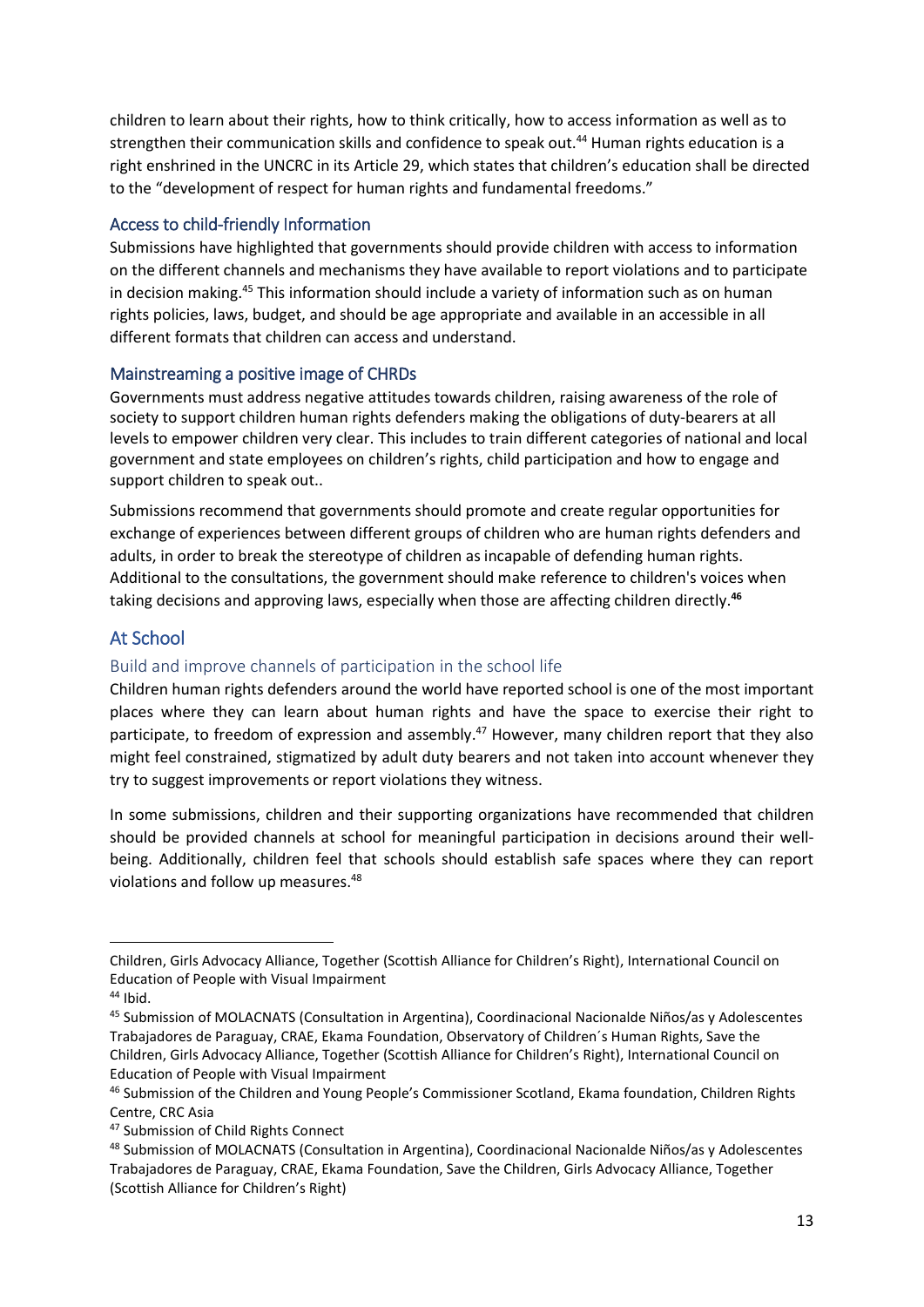### Capacity building and support for CHRD's and their organizations

Some submissions call schools to step up their support to children human rights defenders by fostering the influence of children's organizations. The school must provide an enabling environment for exchanges between students around their experiences as human rights defenders as well as give them the space to perform their activism. It is key to support and stimulate the creation of pupils' councils and children's club with necessary material resources, time and a dedicated teacher coordinator to ensure proper functioning of this structure**. 49**

Additionally, this support should not be restricted to the provision of spaces and channels to participate, but also by proactively providing children and their organizations with practical tools to understand their rights and apply them to influence decisions. Schools should develop children's skills in risk analysis, decision-making, advocacy, research and analysis, consultation of their peer's opinion and understanding of laws, building up their confidence and self-esteem.

## Civil society, including parents, guardians and other adults Provide support and safeguard to children who wish to act as Human Right Defenders

*"Family is the first environment in which your rights must be respected." (Girl)* - Child Rights Connect

Submissions from both children and adults highlighted the important role that civil society, especially parents and adults working with children have in empowering and protecting CHRDs. They should build children's knowledge and capacity to engage as human rights defenders, support them to engage with different actors and claim their rights, including awareness raising of children's rights and the role of children human rights defenders among the public.<sup>50</sup> As previously stated, parents and other adult

duty-bearers have an important role in the development and protection of children on the path to their adult life. On one side, parents should provide emotional and financial support to children willing to engage in activities that will improve their skills as human rights defenders. They should also encourage discussion and exchange with children on their activities as human rights defenders, helping young children on their daily life to learn time management, develop critical thinking and decision-making abilities and involving them in family decision-making and family budget management. 51

On the other side, parents and adults in direct contact with children should ensure the safeguarding of children's actions as human rights defenders. Children face a number of risks in promoting and defending human rights. Adults supporting children to act have the responsibility to ensure children's safety and security at all times and to address threats. It must be based on clear child-protection strategies and the UNCRC principle on the best interests of the child (Article 3).<sup>52</sup>

#### Peer to peer exchange between parents and other adult duty bearers

Sharing with other parents about children's experiences as human rights defenders could help making other parents trust human rights defenders and to encourage them not to forbid their children from participating in human rights defender's activities. One submission recommended that

<sup>49</sup> Submission of MOLACNATS; Consultation in Argentina, CRAE, Northern Ireland Commissioner for Children and Young People, Marist International Solidarity Foundation (Canada), Joy for Children

<sup>50</sup> Submission of Save the Children

<sup>51</sup> Submission of MOLACNATS; Consultation in Argentina, Save the Children, Girls Advocacy Alliance, Northern Ireland Commissioner for Children and Young People, Children in Whales and Young Wales, CRC Asia

<sup>&</sup>lt;sup>52</sup> Submission of Save the Children,, Northern Ireland Commissioner for Children and Young People, Children in Whales and Young Wales, CRC Asia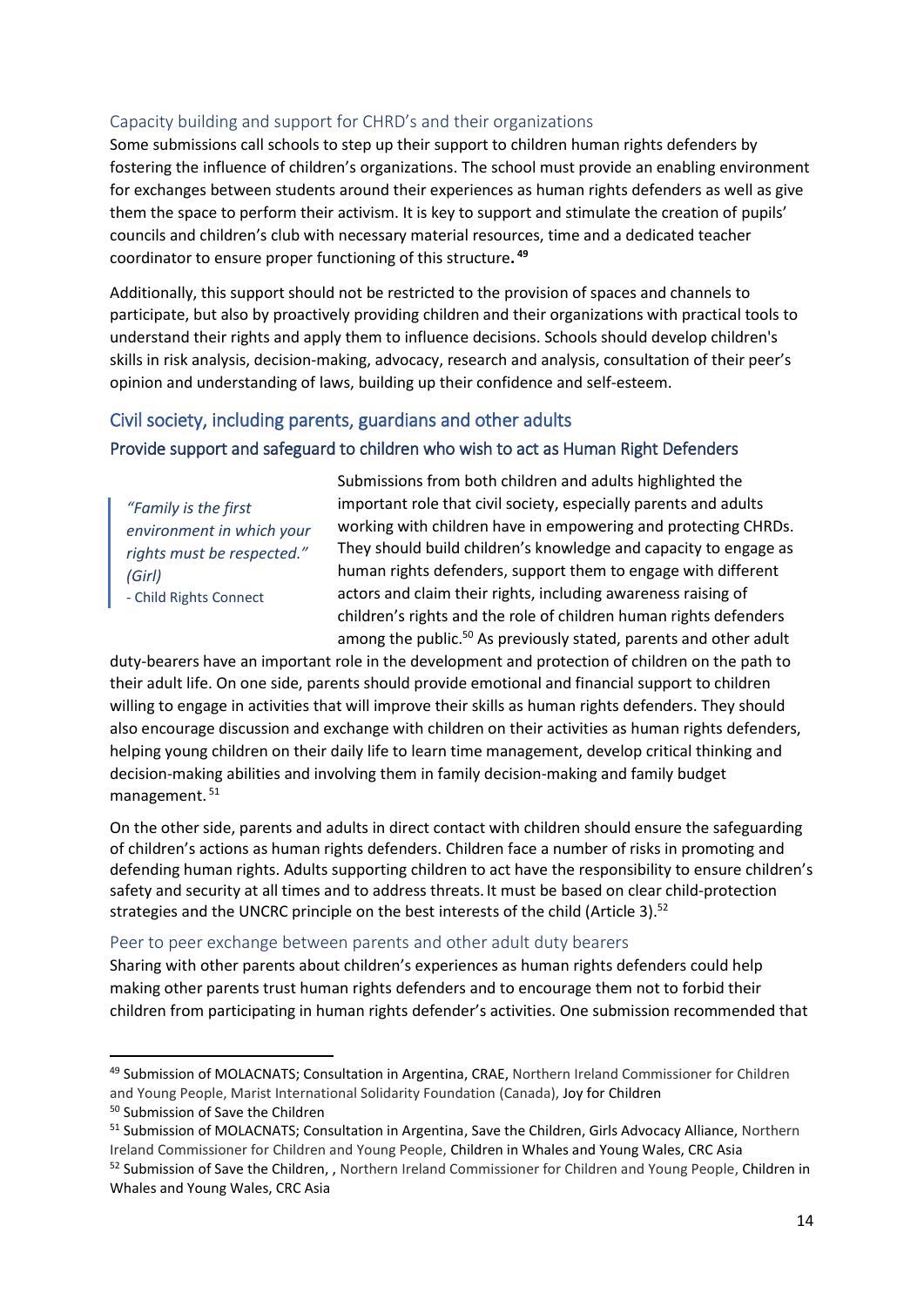parents' associations in the school should support children more,; they should discuss issues that children identify and request from the school administration to solve problems and Organize activities with other parents taking their children suggestions into account.<sup>53</sup>

### Private Sector

Submissions have highlighted that it is important to engage business leaders, media representatives and those actors outside the children's sector to challenge narrow understandings of children's rights across civil political, economic social and cultural life. Such engagement is essential to affect a culture change to support and protect child human rights defenders. <sup>54</sup>

The private sector should integrate child rights monitoring into their operations, institutionalizing policy formulation on child protection policy to guide their operations on child protection issues. In this sense, the private sector should apply the Children's Rights and Business Principles to improve the contribution of business to the rights and well-being of children. <sup>55</sup> Additionally, they should develop social corporate responsibility programmes to support child protection and empowerment activities, drawing up supply chain plans to ensure that the companies' activities do not impede on the development of children in the countries.<sup>56</sup>

### **Conclusion**

**.** 

The submissions for the Day of General Discussion have provided substantive information on the actions that children human rights defenders undertake within their communities, at national and international level. Children human rights defenders come from a variety of socio-economic and cultural backgrounds, varying cross-sectionally among age, gender and disability. They act to prevent and report violations, advocate for change in policy and disseminate information on human rights for their peers. They are also key actors within their communities and inspire others to follow the path in upholding human rights.

At the same time, children human rights defenders face particular challenges when it comes to taking action in their own contexts. The persistent stigmatization of children and adolescents by adults – guardians, parents and adults in decision-making positions – as voiceless and disengaged still represent a significant barrier for children who wish to become human rights defenders and to the actions of the ones who already act as human rights defenders. This issue also links to other challenges affecting children such as lack of access to information about their rights, lack of channels to report violations of human rights and inadequate spaces to participate in decision-making.

On a positive note, most submissions provided a path forward to the empowerment and protection of CHRDs. Both children and adults suggested that governments should create safe and inclusive spaces for the participation of children in decision-making, provide financial and institutional support to child-led organisations, include child rights education at the school curriculum and mainstream a positive image of CHRDs. On the international level, the main suggestions highlighted the need for the UN Human Rights mechanisms to have child-friendly platforms, processes and accreditation to facilitate children's engagement – in-person or remotely through virtual engagement. The submissions emphasized the role of the Committee on the Rights of the Child in clarifying States'

<sup>53</sup> Submission of Marist International Solidarity Foundation (Canada)

<sup>54</sup> Submission of the Children and Young People's Commissioner Scotland, Girls Advocacy Alliance

<sup>55</sup> UNICEF, UN Global Compact and Save the Children, *Children's Rights and Business Principles* 

<sup>&</sup>lt;sup>56</sup> Submission of the Children and Young People's Commissioner Scotland, Girls Advocacy Alliance